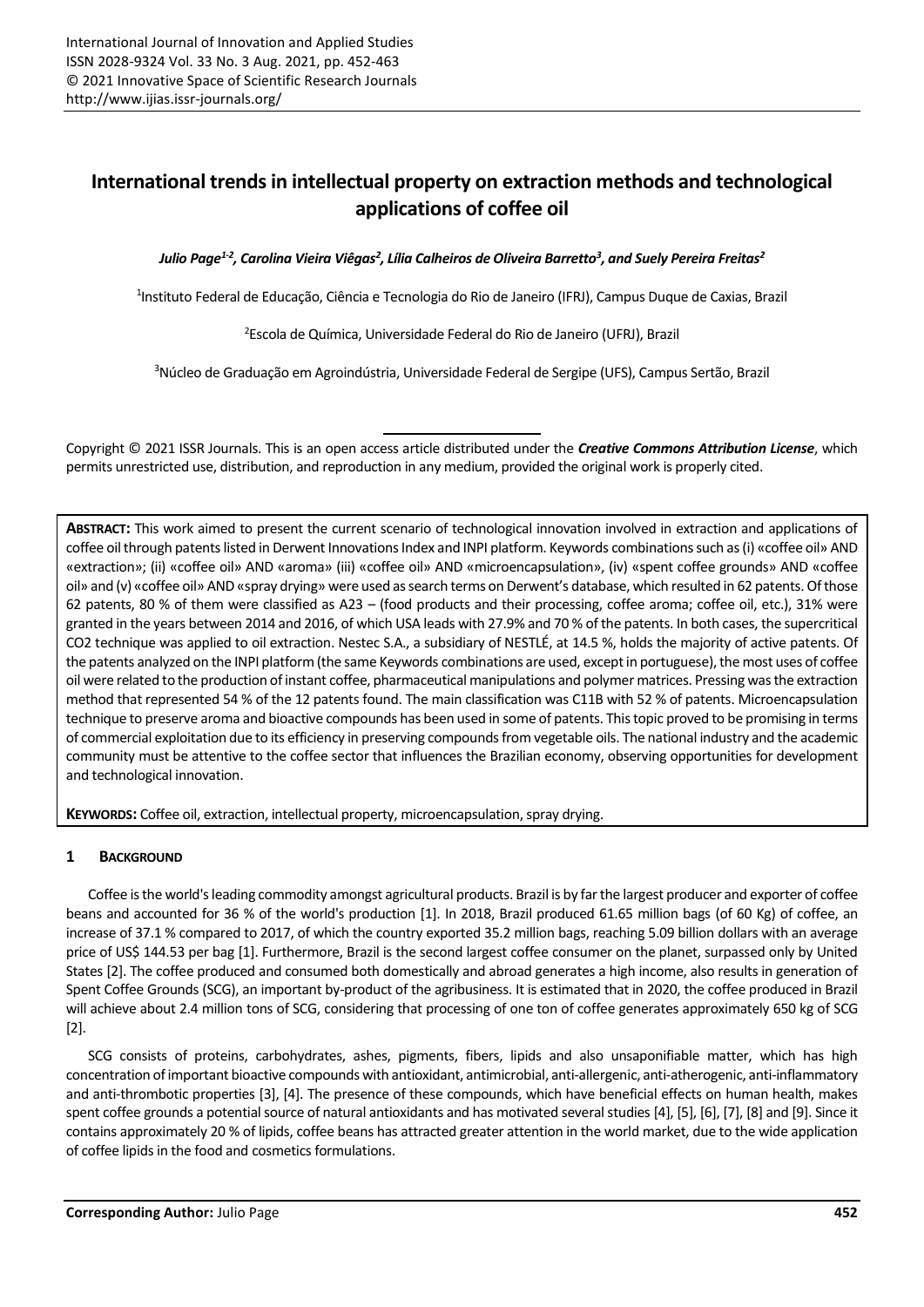Considering the volatile profile identified in the lipid fraction of roasted coffee oil, it is potentially applicable in the food industry as a flavor enhancer due to its pronounced aroma [4], [10], [11]. The lipid fraction of coffee has approximately, 75 % triglycerides and up to 19 % of unsaponifiable matter. This last fraction is composed mainly of terpenic esters, tocopherols and sterols, in addition to polar waxes and lipids [12]. The main fatty acids described by Folstar et al. (1985) [13] for coffee oil of the species Coffea arabica are linoleic acid (41.2 to 42.6 %), palmitic acid (35.2 to 36.7 %), oleic acid (9.5 to 11.9 %), stearic acid (7.2 to 9.7 %), linolenic acid (1.3 to 2.7 %) and arachidonic acid (0.3 to 1.5 %). Roasted coffee oil has a peculiar aroma and nutraceutical properties, it's use in food depends not only on its chemical characteristic but also on its physical properties.

Coffee oil can be obtained from green, roasted beans or SCG through classical mechanical process(pressing) or chemical process (solvent extraction) [14]. Regardless of the method used, the lipid extracts obtained contain volatile substances(characteristics of the aroma), phenolic compounds which exhibit remarkable antioxidant properties and substances with anti-ultraviolet activity [19]. Technological changes in the edible oil extracted are mainly aimed at stabilizing bioactive and volatile compound, which are essential to guarantee the use of coffee oil as an ingredient for several expanding sectors [15]. Furthermore, various environmental factors have adverse effects on the stability of micro bioactive compounds and fatty acids present in the coffee oil, hence the microencapsulation of coffee oil has been evaluated by many researchers as one of the techniques that offers protection against oxidation from external factors such as heat, humidity and light [15], [16].

The protective activity of the wall materials used in the microencapsulation process reveals the potential application of this technique to preserve the volatile compounds of coffee oil, increasing the useful life, especially the aromatic compounds [16]. The use of agro-industrial by-products, in particular SCG, as a source of edible oil and other compounds such as phenolics, diterpenes, sterols, among others, in addition to substances characteristic of the aroma, arouses scientific interest, due to the availability and potential of this residue. In this context, the objective of this work was to identify the main international trends in the process of extraction and use of coffee oil with a view to its use in the food and pharmaceutical industry through an analysis of deposited patents.

# **2 MATERIAL AND METHODS**

The technological research was carried out from April to July 2019 between 1963 and 2019. This period was therefore taken into account to evaluate the patents listed in the Derwent Innovations Index® (Clarivate) and National Institute of Intellectual Property Office (INPI, acronym in portuguese) databases. The following keyword combinations were used in the topic field of the databases: (i) "coffee oil" AND "extraction"; (ii) "coffee oil" AND "aroma" (iii) "coffee oil" AND "microencapsulation", (iv) "spent coffee grounds" AND "coffee oil" and (v) "coffee oil" AND "spray drying". English keyword combinations were used on the Derwent's database, while the equivalent Portuguese keywords were used to search for patents listed at the INPI database. Results with the aforementioned keywords present in the patent's title and/or in the abstract were considered for analysis. The patent documents found were collected, treated and analyzed for information about the technological survey. Those international classification codes were considered significant for this work, which presented a quantity above 5% of representativeness. It is to be noted that, the search priority was not given to the patents that are within the secrecy period of eighteen months, i.e. only the already published patents considered. The research focuses on the collection of data about the main extraction techniques and applications of extracted oil from green or roasted coffee. Bibliometric treatment was performed on the collected data by Microsoft® Excel software version 2010, according to year of application, applicants(companies, institutions or individuals), areas of knowledge, countries of origin and codes of the International Patent Classification (IPC).

## **3 RESULTS AND DISCUSSION**

The search on the Derwent Innovations Index platform resulted in a total of 67 patents referring to the technologies associated with the product of interest (Figure 1).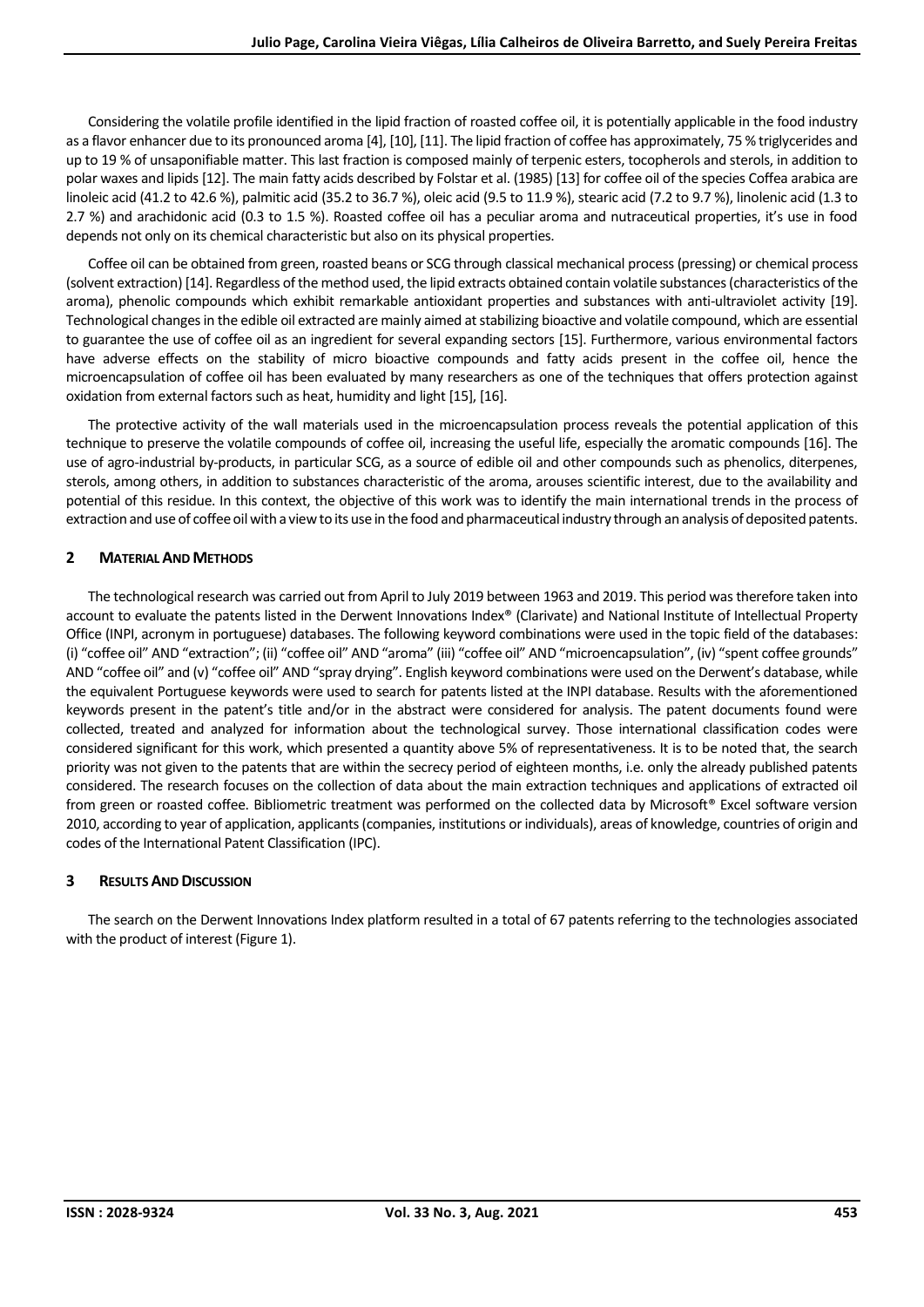

#### *Fig. 1. Distribution of patent according to IPC codes*

Coffee oil has been gaining popularity in the world market, since it has substances that meet the industry's demand for natural compounds. Amongst the patents analyzed, several applications of coffee oil were observed, highlighting its use for flavoring beverages [17]. In addition to that, other applications have been observed, such as the production of polyol from the epoxidation reaction for producing polyurethane fibers, extraction of bioactive compounds such as chlorogenic acid and kahweol [18], besides compounds with anti-ultraviolet activity (anti-UV) [19] for cosmetics formulating and also microencapsulation of volatile compounds [20].

In this work, as a first step, the patent applications were organized according to the International Classification. In the the filtered classifications are shown, which takes into account of the section and its class. This division followed the provisions of the IPC's, as established in the Strasbourg Agreement, in 1971, with last update on 12/21/2012. After this classification, a selection was applied for the data collection directed to this work for patent applications involved with the theme of "main uses and technologies for extracting coffee oil".

The following patent sections were excluded: physical or chemical products or devices in general (B01), organic chemistry (C07), organic macromolecular compounds(C08) and treatment of textile products, instrumentation (D06), as they represented less than 5 % of patents analyzed and did not fit the objectives of the mapping carried out. After the re-classification, 62 patents were considered for analysis, with codes belonging to the sections A23F, A23L, A61K and C11B for this work (Figure 2).

According to Figure 2, most patents were classified in the class A23F, which represents 70 % of the documents analyzed, in the area of food products like coffee, tea, their manufacturing, processing, physical treatment and conservation. The second class with the highest number of patents was C11B, representing 11 % of production, which comprises of raw material extraction from waste substances, refining or preserving oils, fatty substances such as lanolin, fatty oils or waxes, essential oils, perfumes (drying oils) and production of oils or fats from various raw materials. The code A61K focuses patents on preparations for pharmaceutical products and A23L on the methods of preparation, modification, preservation of food products and soft drinks, both codes constitute 6 % of the total patents analyzed. From the initial analysis of the patent classes, it shows a clear trend in the application of raw materials with sensory and bioactive properties in the food and cosmetics industries.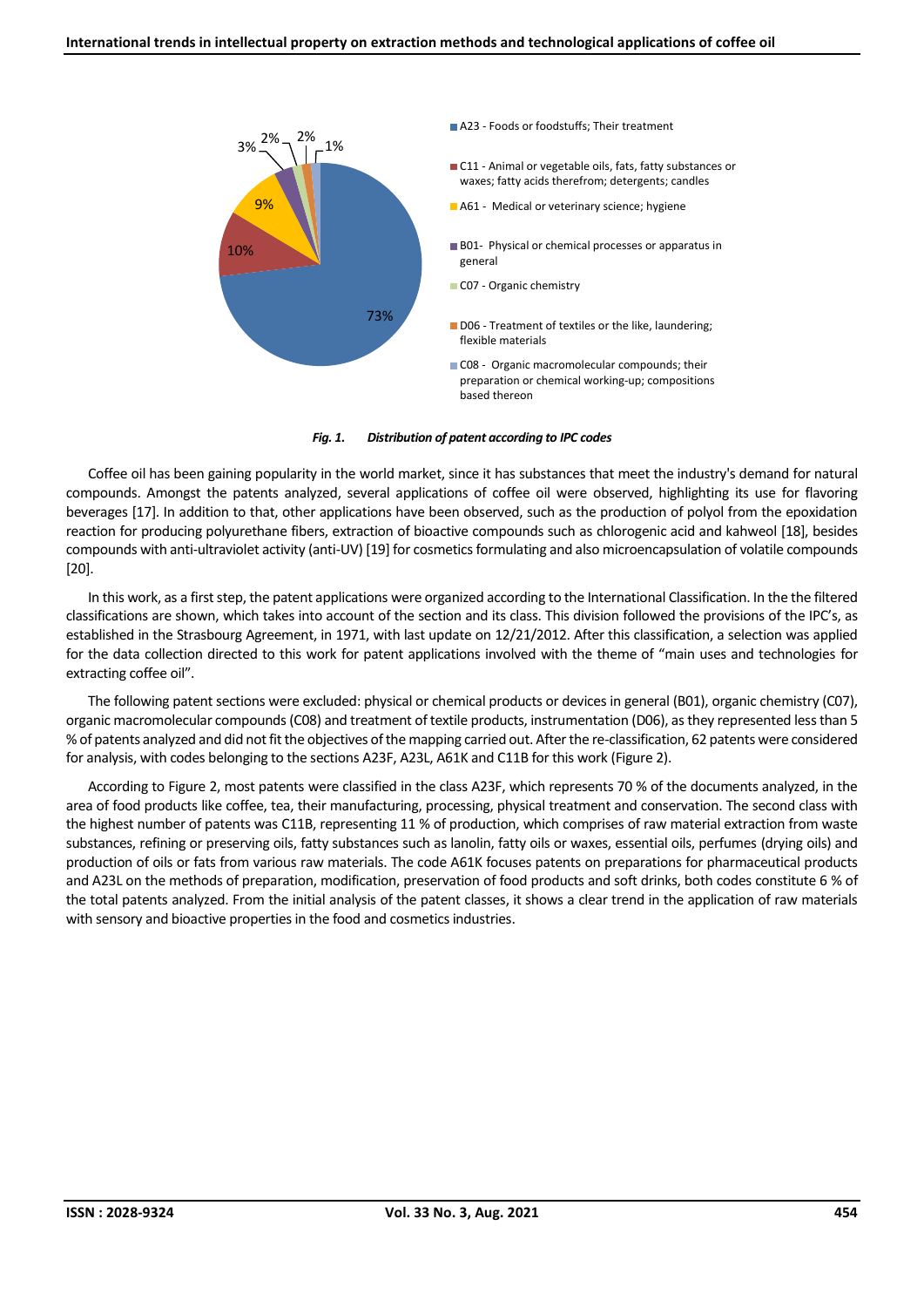

## *Fig. 2. Most prominent IPC codes in the survey carried out on the Derwent base*

Since majority of patents were categorized under IPC A23F, the subdivisions within this class were analyzed (Figure 3). Out of 43 patents under classification A23F, the code A23F-005/46 represented 21 % of the patents researched and it presents by definition works with coffee aroma, coffee oil, flavoring of coffee or coffee extract synthetic coffee flavorings. Code A23F-005/48 - Isolation of coffee flavoring or coffee oil -represented 19 % of patents, followed by code A23F-005/40 - Coffee infusion, aroma extracts of coffee or coffee oil - with 9 % of the patents under the A23F classification.



#### *Fig. 3. Main codes of International Patent Classification with filter in A23F*

*A23- FOODS OR FOODSTUFFS; THEIR TREATMENT, NOT COVERED BY OTHER CLASSES; A23F- COFFEE; TEA; THEIR SUBSTITUTES; MANUFACTURE, PREPARATION, OR INFUSION THEREOF; A23F- 005 - Coffee; Coffee substitutes; Preparations A23F 005/46 - Coffee flavour; Coffee oil; Flavouring of coffee or coffee extract (synthetic coffee flavours A23L 27/28); -A23F 005/48- Isolation of coffee flavour or coffee oil; A23F-005/40 - using organic additives, e.g. milk, sugar; A23F-005/00- Coffee; Coffee substitutes; Preparations thereof; Extraction of coffee (isolation of coffee flavour or coffee oil A23F 5/48); Coffee extracts (with reduced alkaloid content A23F 5/20); A23F-005/24- Making instant coffee (methods of roasting extracted coffee A23F 5/06); A23F 001/08; A23F-000/00; A23F-005/08- Methods of grinding coffee (coffee mills A47J 42/00); A23F-003/40- Tea flavour; Tea oil; Flavouring of tea or tea extract (synthetic tea flavours A23L 27/20); A23F-005/36- Further treatment of dried coffee extract; Preparations produced thereby, e.g. instant coffee (removing unwanted substances A23F 5/18; flavouring A23F 5/46); A23F-005/20 - Reducing or removing alkaloid content; Preparations produced thereby; Extracts or infusions thereof; A23F-001/08; A23F-001/08; A23F- 001/12; A23F 001/02; A23F-005/50 - from coffee extract; A23F-005/06- Treating tea before extraction (reducing or removing alkaloid content A23F 3/36); A23F-005/06- Preparations produced thereby (tea extract preparations A23F 3/16); A23F-005/18 - from coffee extract; A23F-001/00.*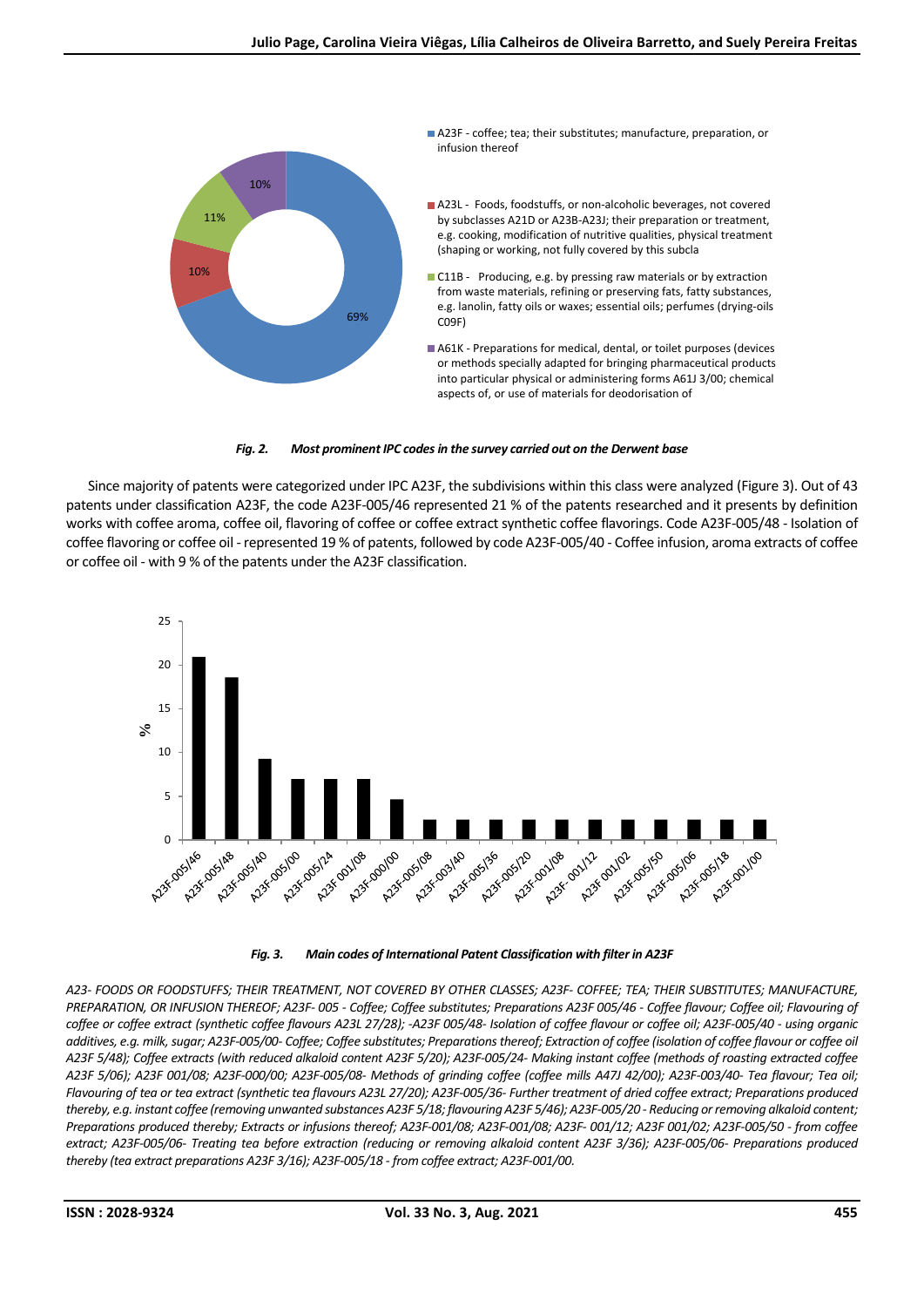The annual evolution of patent filings related to coffee oil, in the different industrial sectors (extraction, application in food and cosmetics) between the years 1970 and 2019 is shown in The period between 2014 and 2016 had maximum number of patents filed (31 %) of all existing patents in the Derwent Innovations Index database, considering the keywords applied in this research.



*Fig. 4. Evolution of patent filings between 1970 and 2019 in the Derwent database*

Among the 62 patents considered, the main countries with patent applications can be seen in The United States leads with 17 patents (27.9 %), followed by Japan with 13 (21 %). 8.2 % (5 requests) were applied by European countries through EP- European Patent Office.



## *Fig. 5. Number of granted patents/countries listed in the Derwent database*

In order to obtain coffee oil rich in chemically active components, the extraction method plays a crucial role in the process. Therefore, patents were assessed for the method of extraction and selection of the solvent used in the case of chemical extraction. For the purpose of recovering coffee oil, amongst the patents analyzed the main technologies involved were mechanical pressing, supercritical fluid with CO2, use of volatile solvents (mainly with hydrocarbons such as heptane, ethanol, acetone, ethyl acetate, chloroform and ether of oil) and ultrasonic waves. It is worth noting that 70 % of the patents refer to the use of supercritical CO2 as extraction technique. Some works used the combination of two or more techniques.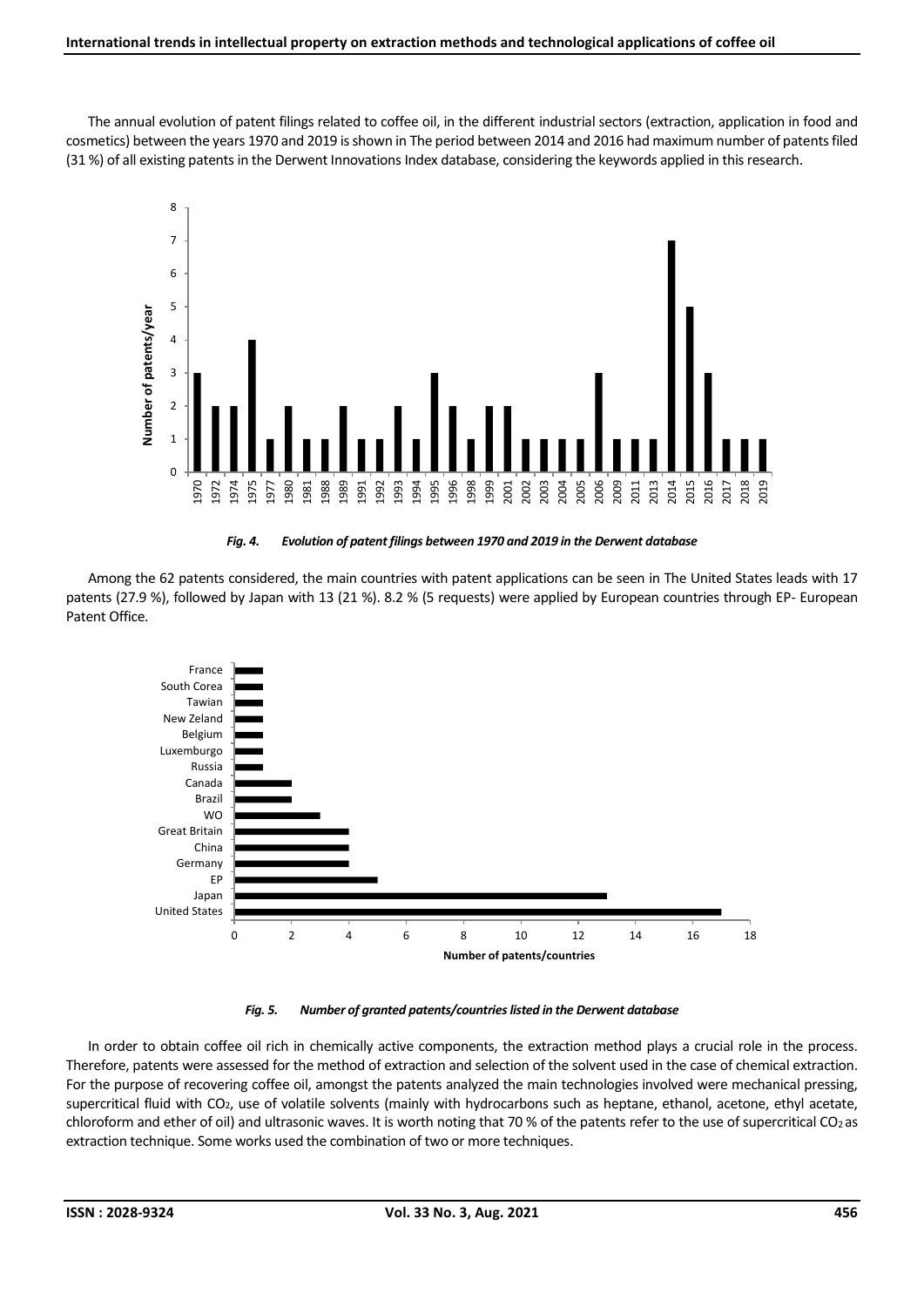The patent, CN107674758-A – *"Extraction of coffee oil by ultrasonic subcritical fluid extraction involves extracting of dried coffee using solvent, ethanol in general, under preset conditions, removing the solvent and residue using thin-film evaporator"* [21], describes the extraction technique of coffee oil from SCG, using fossil solvents, supercritical fluid and ultrasonic waves. The solvents used were liquid propane, butane, isobutene and dimethyl ether. This combination of techniques enabled the effective and complete extraction of the active components of coffee, with satisfactory yield. The solvent can be recycled efficiently, thereby reducing solvent loss and operating costs. The product obtained did not contain solvent residue and can be used without restrictions in the food and cosmetic industries.

Even though ethanol, produced from biomass, with a lower toxicity as compared with fossil solvents, only one patent addressed this as a solvent to obtain coffee oil [22]. The interest in ethanol as solvent in the extraction processes is due to the fact of recovering an extract more rich in phenolic, terpenes and aromatic compounds, generating a fraction rich in natural antioxidants from a more sustainable technology [4], [23]. In addition to oil extraction, the supercritical fluid with CO<sup>2</sup> technique has also been patented for extracting aromas present in coffee oil and incorporation into other vegetable oils [24]. The microencapsulation of vegetable oils is observed as a worldwide trend in the preservation of aromatic and bioactive compounds(16).

Microencapsulation of coffee oil has been described in WO2010038064-A1*-"Consumer care or food composition e.g. toothpaste, consists of mesoporous microparticulate material, at least some of pores of which are loaded with ingredient, where mesoporous microparticulate material is encapsulated by capping layer"*. The invention was intended for the use of coffee oil in the food industry [25].

The aforementioned patent suggests that the use of microencapsulated material (coffee oil) in food formulation provides high availability of bioactive ingredients, due to the ability to control and direct their release, besides protecting unstable compounds from oxidative reactions. The microencapsulated material applied in the food composition increases the useful life of the compounds responsible for the aroma, without necessarily requiring the use of natural essential oils or the use of other ingredients that can negatively affect some properties of the food [16], [26]. In this sense, the technique of microencapsulation of vegetable oils has been recommended to prevent the loss of volatiles, the degradation of lipids, unwanted interactions with other ingredients, etc.

The microencapsulation process produces microparticles formed by the oil (located mainly in the core) surrounded by the wall material (encapsulating material). This process not only prevents losses and chemical changes during the production and storage of food, but also results in a versatile ingredient in powder form and with new technological properties [12], [16], [26]. Given the small number of patents related to microencapsulated coffee oil and the wide applicability of this product, it is possible to confirm that there is still a vast area to be researched and that new patents can be developed, enhancing the technological innovation of these materials and their applications.

Among the 62 patents analyzed, 48 documents belong to a group of the 13 main applicants (Table 1), ranging from 2 to 9 patent applications per applicant. The main applicant was Nestec S/A, a Nestlé subsidiary with 9 orders. It was possible to verify that among the main actors in the process, there was no university or government research institutes Therefore, most applicants belong to the private sector, such as General Foods Corporation, Ajinomoto General Foods Inc. and Kraft Food Corporation, etc.

| <b>Applicants</b>               | <b>Numbers of patents</b> |
|---------------------------------|---------------------------|
| <b>NESTEC SA</b>                | 9                         |
| <b>GENERAL FOODS CORP</b>       | 6                         |
| PROCTER & GAMBLE CO.            | 6                         |
| SOC PROD NESTLE SA              | 6                         |
| UCC UESHIMA KOHI KK             | 4                         |
| AJINOMOTO GENERAL FOODS INC     | 3                         |
| KONINKLIJKES DOUWE EGBERTS B.V. | 3                         |
| <b>KRAFT FOODS RD INC</b>       | 3                         |
| <b>HAIR ORIGHT INT CORP</b>     | $\mathfrak z$             |
| <b>NESTLE SA</b>                | っ                         |
| SINGTEX IND CO LTD              | $\mathfrak z$             |
| ZELLER B L                      | $\mathfrak{p}$            |
| Total                           | 48                        |

# *Table 1. Main Applicants\**

*\*Companies that filed only one patent were not listed*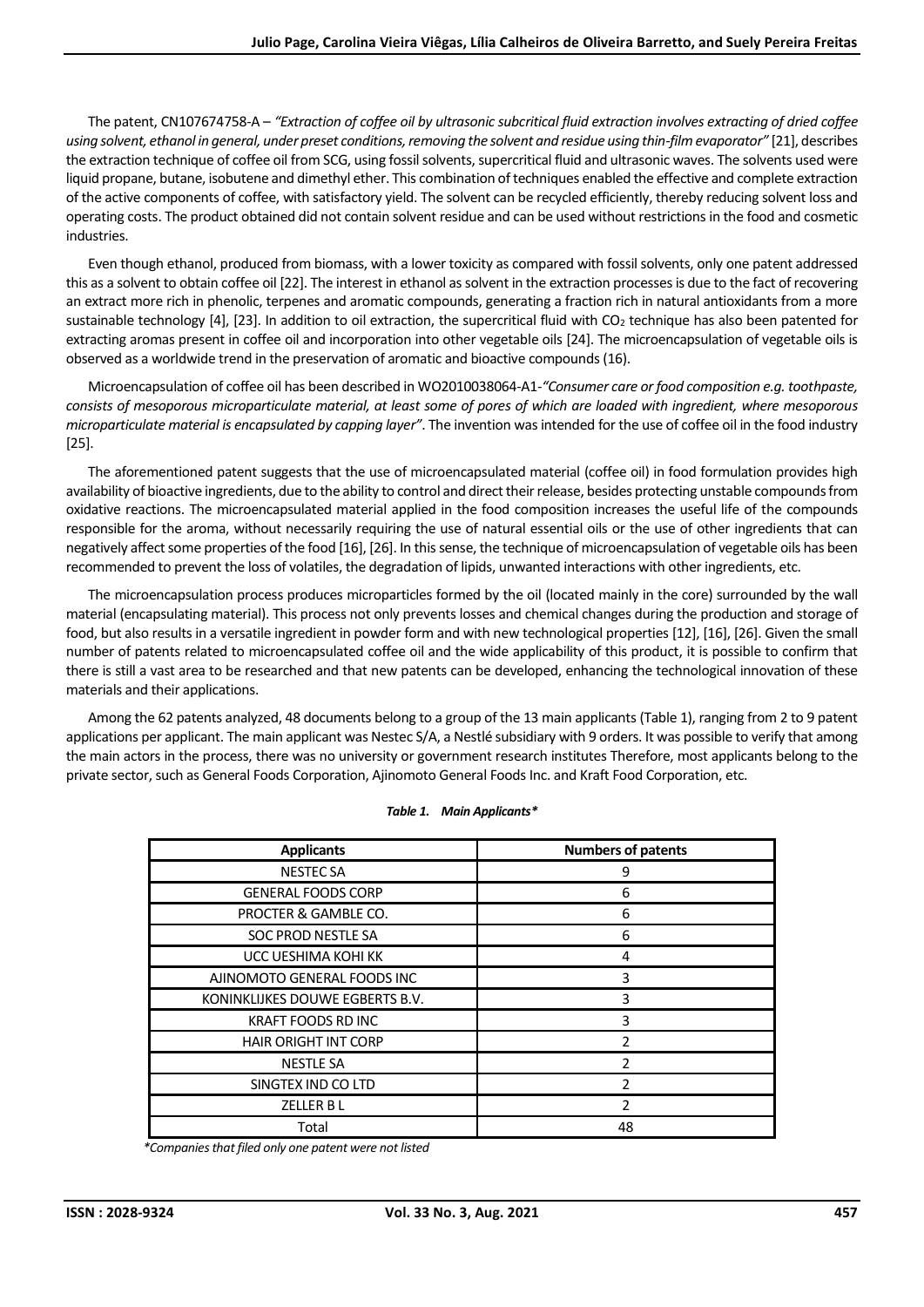The company Resitec, from Brazil, has 1 patent filed with the researched theme, related to the process of obtaining unsaponifiable material from the coffee oil for sterols and terpenes recover [27]. Another invention of Brazilian origin listed in the Derwent database belongs to the Regional Cooperative of Coffee Growers of Gaxupé and has been patented for oil extraction by pressing. According to the authors, this process is a low cost and resulted in a high-quality product, naturally free of solvents [28]. Despite occupying the first position in production and the second in consumption of coffee in the world [2], the number of Brazilian patents worldwide related to this theme is still very small. Only twelve (12) patents were found on the INPI platform in the search. From these, 50 % belong to the C11B class, followed by A23F (42 %) and A61K (8 %). In Figure 6, the patent codes filed on the Brazilian platform are listed.

- C11B 3/10 Refinação de gorduras ou óleos graxos; / por adsorção;
- C11B 1/08 Produção de gorduras ou óleos graxos a partir de matérias -primas; / por prensagem; / por prensagem a quente;
- C11B 1/10 Produção de gorduras ou óleos graxos a partir de matérias -primas; / por extração;
- C11B 1/06 Produção de gorduras ou óleos graxos a partir de matérias -primas; / por prensagem;
- 17% 9% 9% 9% 8% 8% 8% 8% 8% 8% 8% C11B 13/00 - Recuperação de gorduras, óleos graxos, ou ácidos graxos a partir de materiais de refugo; A23F 5/40 - Café; Substitutos do café; Sua preparação; / Infusão de café; Infusão de café; Obtenção de café instantâneo; / Secagem ou concentração do extrato de café; / aditivos organicos; A23F 5/30 - Café; Substitutos do café; Sua preparação; / Infusão de café; Infusão de café; Obtenção de café instantâneo; / Secagem ou concentração do extrato de café; / por eliminação da água por congelamento; A23F 5/28 - Café; Substitutos do café; Sua preparação; / Infusão de café; Infusão de café; Obtenção de café instantâneo; / Secagem ou concentração do extrato de café; A23F 5/02 - afé; Substitutos do café; Sua preparação; / Tratamento do café verde; Preparações produzidas dos mesmos; A23F 5/50 - Café; Substitutos do café; Sua preparação; / Aromatizante do café; Óleo do café; Aromatização do café ou de extrato do café; / Isolamento do aromatizante do café ou óleo de café; / a partir de extrato de café; A61K 47/44 - Preparações medicinais caracterizadas pelos ingredientes não ativos utilizados, p. ex. excipientes, aditivos inertes; / Óleos, gorduras ou ceras de acordo com mais de um dos grupos ;

#### *Fig. 6. Distribution of IPCs related to obtaining coffee oil by international classification codes on the INPI database*

Within the INPI, a survey was carried out on the raw materials related to the keywords applied, identifying which were most representative on the Brazilian platform. shows the raw materials used to obtain oil in these patents.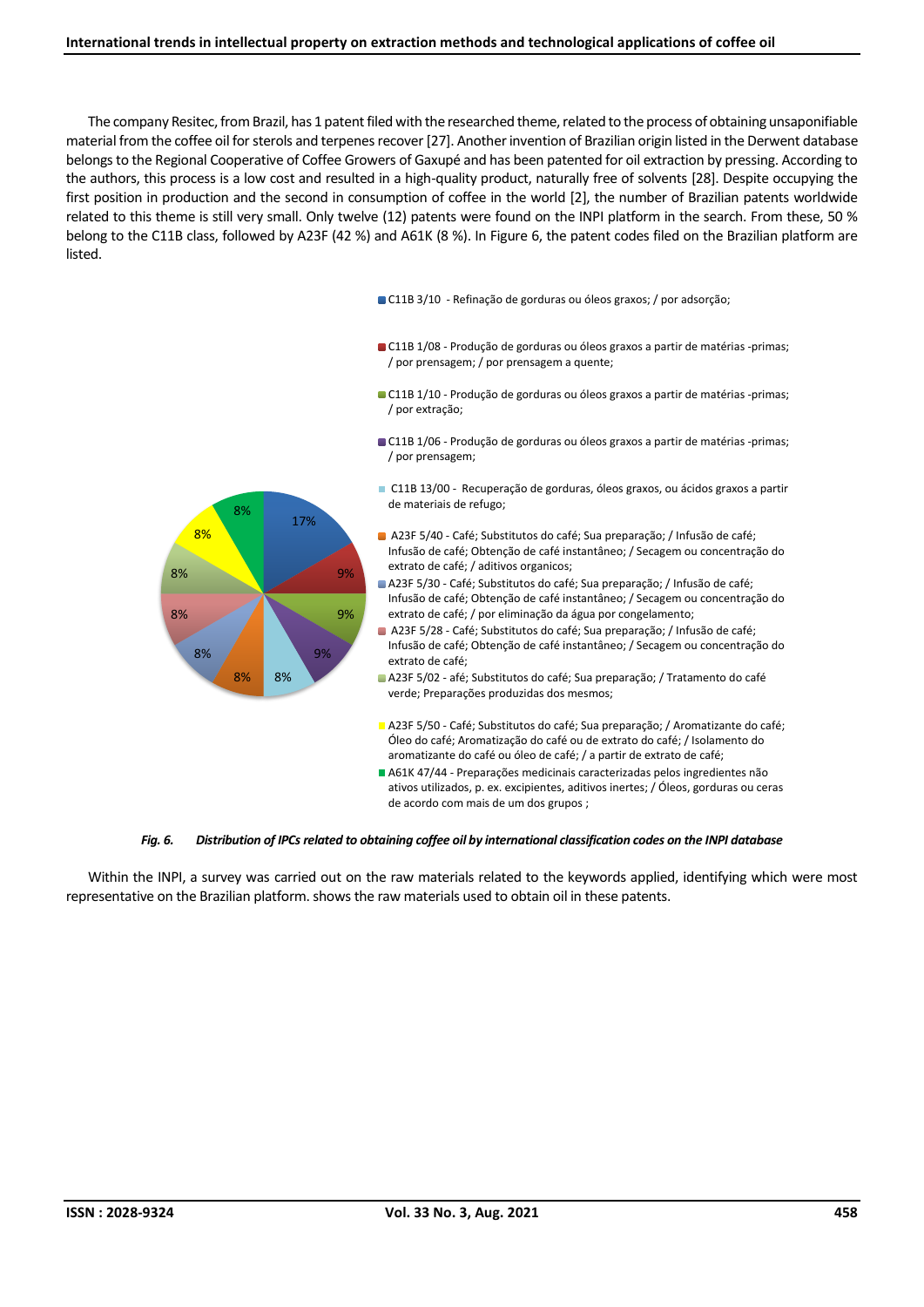

*Fig. 7. Raw materials used to obtain coffee oil, according to patents identified at the INPI database*

Amongst the patents analyzed on the INPI platform, the highlights were the production of instant coffee with the concentration of aromas from roasted coffee oil, used in pharmaceutical composition for drug absorption and also applied as a stabilizing agent for polymer matrices. Among the patents analyzed data the most cited techniques for the coffee oil extraction were also evaluated (Figure 8).





Regarding the technological scope to coffee oil extraction, the pressing, solvent and supercritical fluid was identified. The pressing was the most used technique (54 % of the patents analyzed) to obtain coffee oil. Press extraction is a cleaner technology, without the use of solvents. However, the roasted coffee bean has a high amount of lignin, which makes it difficult to oil recover by pressing [29]. The solvent extraction represented 23 % of the patents analyzed and, among the most used solvents, hexane and ethanol stand out. Regarding the yield, the use of solvents is more satisfactory, justified by the direct interaction between the solvent and lipids inside the vegetal cell. Thus, studies to evaluate new techniques for the breakdown of lignin are necessary and its can allow to the oil recover from toasted coffee more attractive on a large scale.

According to Figure 9, the years 2014 and 2016 presented the highest number of patents filed, considering 1992 as the starting point for first patent filing registration at the INPI, by the company Société des Products Nestlé. The patent PI 9204135-3 A2 deals with the production of instant coffee powder, with the addition of oil to be reintroduced into instant coffee powder as an aroma enhancer [30]. The increase in interest on the part of applicants showed an increase in the number of patent filings on this subject, going from just 3, until the year 2012, to 12 until July 2019, 2014 being the year with the highest number of patents. The patent documents for the years 2018 and 2019 were not reported, due to the confidentiality period, but the number of patents for these years might still increase.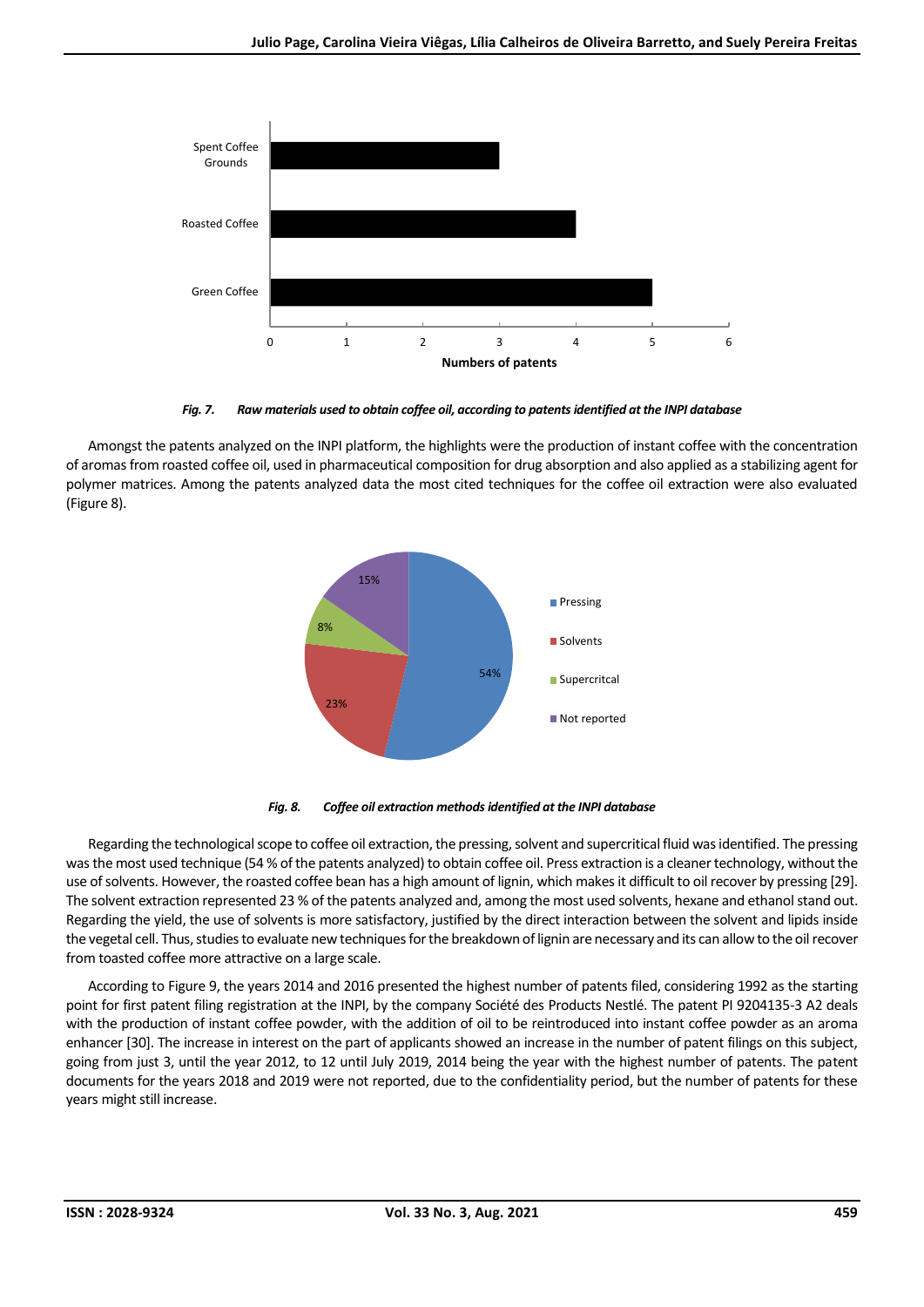

*Fig. 9. Temporary evolution of the patent application between 1992-2017 on the INPI basis*

Figure 10 illustrates the main countries with patent applications in Brazilian territory, in which it can be seen that Brazil holds 66 % of the patents deposited with the INPI. Among the patents of Brazilian origin, 50 % belong to the Cooperative of Coffee Growers of Gaxupé-MG, while the other half belongs to federal universities such as the Federal University of Goiás, State University of Campinas and Federal University of Pernambuco (UFPE, acronym in Portuguese).





Amongst the universities, UFPE stands out with two patents filed with the INPI. In these cases, one apply the oil extracted from coffee grounds as a raw material for pharmaceutical purposes and the other as a stabilizing agent for polymeric matrices. The patent titled "Use of coffee grounds oil and pharmaceutical composition - BR 10 2016 028713 8" [31] does not describe the oil extraction process, but the use of ground seed oil as a promoter for cutaneous absorption of lipophilic and hydrophilic drugs. The patent - BR 102012024569-8 [32] refers to the use of oil extracted from coffee grounds, as a stabilizing additive of polymer matrices exposed to ionizing radiation. Viscosimeter tests showed a protection of approximately 67 % of the polymeric matrix. Among the main applicants, it was possible to enumerate the percentage of patents that were applied by companies, cooperatives and universities(Figure 11). In this scenario, only legal entities were identified as applicants. In the search any patents were identified when using the combination of the keywords "coffee oil and microencapsulation" and "coffee oil and spray drying".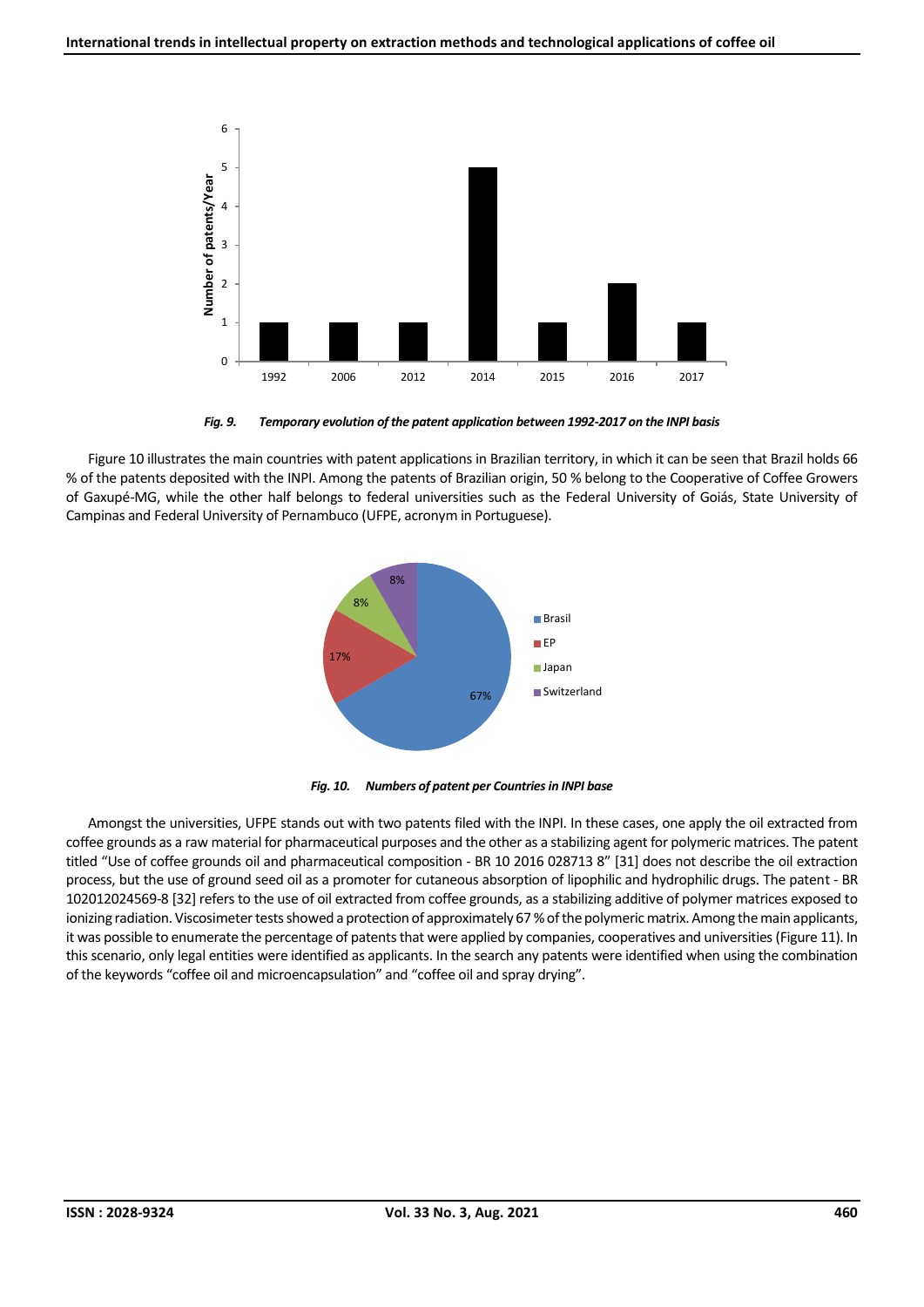

*Fig. 11. Kind of Applicants*

From these data, it appears that the interest on the part of agencies and universities that promote research addressing the methods and application of coffee oil is still low. Coffee oil is used as a natural additive in foods(antioxidant properties, flavoring) and has potential for application in several industrial sectors. In its entirety, the patents presented in this work focus on using coffee oil directly in food formulations. The extraction of bioactive compounds present in the oil represents an area of technology that needs more attention from researchers. Given the interest of society in seeking new natural compounds and clean technologies for the use of residual biomass aiming to obtain ingredients of industrial interest, studies of this nature have high potential and are still little explored.

## **4 CONCLUSIONS**

This work aimed to present the scenario of patents in the area of extraction and main applications of coffee oil on the platforms available for consultation from INPI and Derwent Innovations Index. In the Derwent database, considering the applied keywords, resulted in 62 selected documents, in which 80 % of the patents were classified as A23 - inserted in the area of food products and their processing; coffee, teas and their manufacture; physical treatment and conservation. Considering only the class A23, 70 % of the documents analyzed within this classification belong to A23F. Within the A23F classification, 21% of the documents analyzed belong to the code A23F-005/46 - coffee aroma; coffee oil; flavoring of coffee or coffee extract (synthetic coffee flavorings). The period between 2014 and 2016 was responsible for 31 % of the evaluated documents and the United States has an expressive leadership with 27.9 % of the patents filed. Only two Brazilian patents were listed in the Derwent Index Innovation database.

Among the major reported technologies for the coffee oil extraction, the supercritical CO<sub>2</sub> represents 70 % of the patents deposited. Among the technological applications of coffee oil stands out the use as an aroma enhancer in the food industry. Nestec SA, a subsidiary of NESTLÉ, was the main depositor, with 14.5 % of the patents. Other private sector companies also stood out such as GENERAL FOOD CORPORATION, Ajinomoto, NESTLÉ and Kraft Food Corporation. In the patents analyzed on the INPI platform, the coffee oil is related to the production of instant coffee with the concentration of aromas, use in pharmaceutical formulation for the drugs absorption and as stabilizing agent for polymer matrices.

Among the most reported extraction methods, pressing represented 54 % of the 12 patents found on the INPI platform. Brazil stood out as the main depositor country, being the main actors in the process linked to cooperatives and universities. The main class of international classification code was C11B (producing, e.g. by pressing raw materials or by extracting waste materials, refining or preserving fatty lanolin, fat oils or waxes; essential oils) with 52 % of analyzed patents. The Cooperative of Cafeeicultures of Gaxupé-MG has 30 % of the patents deposited. No patents were found on the INPI platform related to the keywords "microencapsulation and coffee oil" and "coffee oil and spray-drying".

This fact requires greater attention on the part of research centers, universities and development institutions regarding the development of patentable inventions correlated with the aforementioned theme. This topic proved to be promising in terms of commercial exploitation due to its efficiency in preserving essential compounds in vegetable oils. The national industry and the academic community must be attentive to the coffee sector that influences the Brazilian economy so much, observing opportunities for constant development and evolution, especially in the transformation into technological innovation.

There is a large area very little explored aiming at the commercial application of SCG for oils, bioactive compounds and coproducts recovery. In consequence, very few patents developed for the extraction of SCG compounds with possible application in several sectors such as agriculture, cosmetics and food. Its potential future is for functional foods and natural anti-oxidants production and / or as a flavor enhancer. Many other applications in different areas of society are expected to emerge with the use of coffee oil as a raw material, since the purification of the lipid extract to isolate a single fraction of compounds or a specific molecule is an open field that offers new opportunities for scientific studies and patents. It is necessary to enhance the Brazilian scientific capacity in the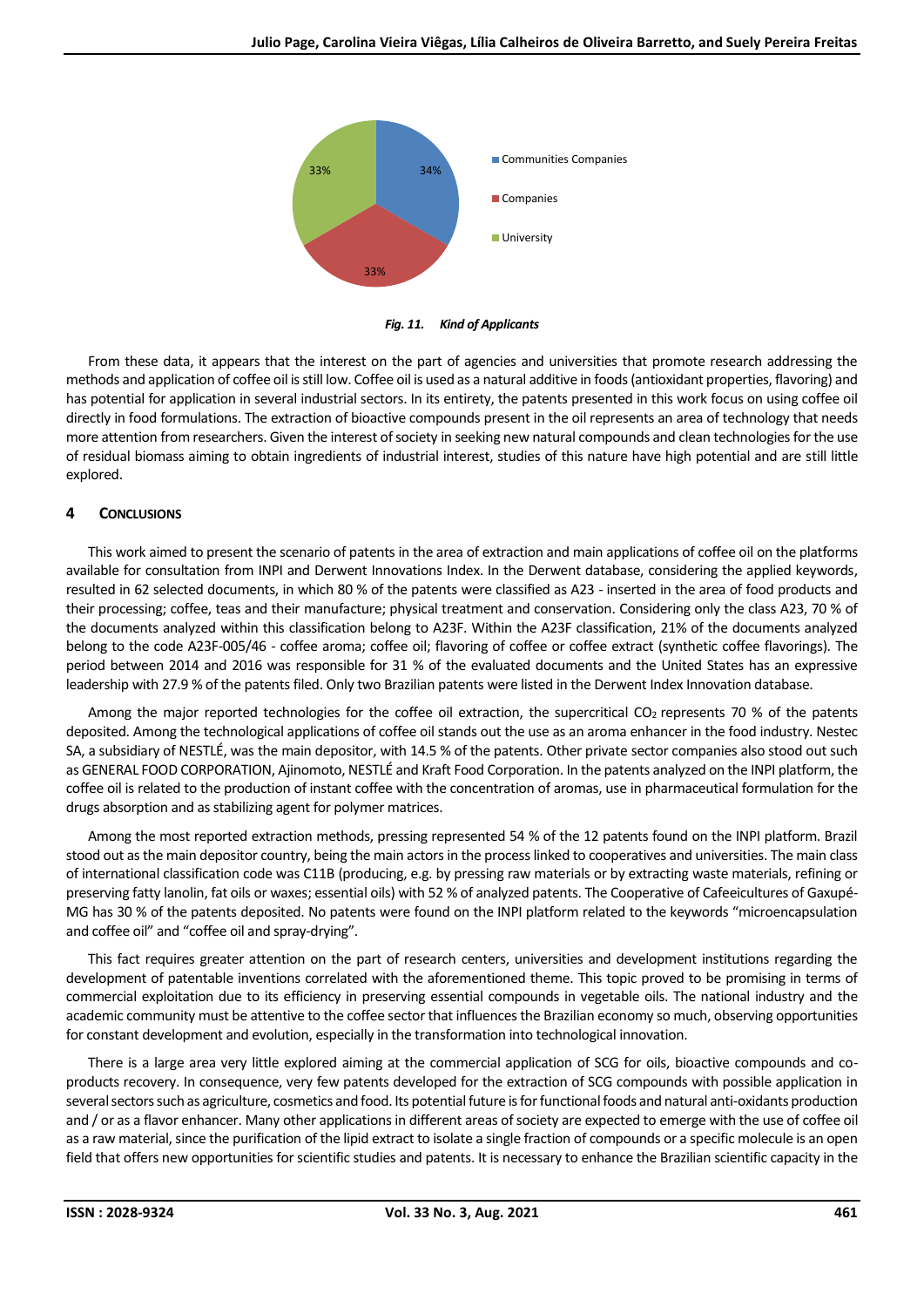dissemination of technological solutions for the disposal of agro-industrial waste, since this sector has a major role for the country's economy. Furthermore, microencapsulation of SCG's oil can provide an increase in the productive potential and incentive to technological innovation in the agro-industry, as well as the valorization of its residues.

## **ACKNOWLEDGMENT**

The authors acknowledge the Program of Post-Graduation in Chemical and Biochemical Process' Engineering at Federal University of Rio de Janeiro (EPQB/UFRJ) and the Federal Institute of Education, Science and Technology of Rio de Janeiro (IFRJ) for supporting the research.

#### **REFERENCES**

- [1] CECAFÉ, C. DOS E. DE C. DO B. Relatório de Exportações 2018, 2018. [Online] Available: <https://www.cecafe.com.br/dados>. (May 7, 2019).
- [2] ICO. Tendência baixista no mercado de café se prolonga, 2018. [Online] Available: <http://www.ico.org/new\_historical.asp?section=Statistics>. (May 7, 2019).
- [3] W.T LAI, N.M.H. KHONG, S.S. LIM, Y.Y. HEE, B.I. SIM, LAU, K.Y., LAI, O.M. "A review: Modified agricultural by-products for the development and fortification of food products and nutraceuticals". Trends in Food Science and Technology, v. 59, p. 148–160, 2017.
- [4] J. C. PAGE, N. P. ARRUDA, S. P. FREITAS, Crude ethanolic extract from spent coffee grounds: Volatile and functional properties. Waste Management, v. 69, p. 463–469, 2017.
- [5] V. BREZOVÁ, A. ŠLEBODOVÁ, A. STAŠKO, "Coffee as a source of antioxidants: An EPR study". Food Chemistry, v. 114, n. 3, p. 859–868, 2009.
- [6] E. C. FRASCARELI, V. M. SILVA, R. V. TONON, "Determination of critical storage conditions of coffee oil microcapsules by coupling water sorption isotherms and glass transition temperature". International Journal of Food Science and Technology, v. 47, p. 1044–1054, 2012.
- [7] E. KOH, K. H. HONG, "Preparation and properties of wool fabrics dyed with spent coffee ground extract". Textile Research Journal, p. 1–7, 2017.
- [8] W. J. YEN, B.S. WANG, L.W. CHANG, P.D. DUH, "Antioxidant properties of roasted coffee residues". Journal of Agricultural and Food Chemistry, v. 53, n. 7, p. 2658–2663, 2005.
- [9] A. FARAH, C.M. DONANGELO, "Phenolic compounds in coffee". Plant Physiology. v.18, p.23-36, 2006.
- [10] N. P. ARRUDA, A. M. C. HOVELL, C. M. REZENDE, S. P. FREITAS, S. COURI, H. R. BIZZO, "Correlação entre precursores e voláteis em café arábica brasileiro processado pelas vias seca, semiúmida e úmida e discriminação através da análise por componentes principais". Quimica Nova, v. 35, n. 10, p. 2044–2051, 2012.
- [11] L. MONDELLO, R. COSTA, P. Q. TRANCHIDA, P. DUGO, M. LO PRESTI, S. FESTA, A. FAZIO, G. DUGO, "Reliable characterization of coffee bean aroma profiles by automated headspace solid phase microextraction-gas chromatography-mass spectometry with the support of a dual-filter mass spectra library". Journal of Separation Science, v. 28, n. 9–10, p. 1101–1109, 2005.
- [12] B.NIKOLOVA-DAMYANOVA, R.E VELIKOVA, G.N. JHAM, "Fatty acid composition and triacyglycerol molecular species in crude coffee beans harvested in Brazil". Food Res. Int., v. 31, p. 479–486, 1998.
- [13] P. FOLSTAR, Lipids. In: Macrae R (eds), Coffee Chemistry, Vol. 1, pp.203-222. Elsevier Applied Science, London, New York, 1985.
- [14] B. AHANGARI, J. SARGOLZAEI, "Extraction of lipids from spent coffee grounds using organic solvents and supercritical carbon dioxide". Journal of Food Processing and Preservation v. 37, 2013.
- [15] A.B.A T.G. AZEVEDO, A.K. KIECKBUSH, R.S.TASHIMA, P. MOHAMED, S.A.B. MAZZAFERA, "Extraction of green coffee oil using supercritical carbon dioxide". Journal of Supercritical Fluids, 44, pp. 186-192, 2008.
- [16] E. C. FRASCARELI, V. M. SILVA, R. V.TONON, M.D. HUBINGER, "Effect of process conditions on the microencapsulation of coffee oil by spray drying". Food and Bioproducts Processing, v. 90, n. 3, p. 413-424, 2012.
- [17] G. HEIJMAN, P.M.T. DE KOK, A. OOSTERVELD, P.M. THERESIA DE KOK, P.M.T.D. KOK, G. HEIYMAN, WO2016209075-A1- Preparation of instant coffee product containing aromatized soluble coffee particles involves applying odor-acceptable edible oil on soluble coffee particles in which oil is subjected to aroma transfer from roast coffee beans, 2016. [Online] Available: https://www.webofknowledge.com/ (May 7, 2019).
- [18] H. TIAN, L. WANG, X.LIU, L. ZAN, Y. LIAN, CN103720830-A Preparation of chlorogenic acid concentrated liquid oil from coffee beans involves grinding coffee beans, extracting oil using butane or petroleum ether, and performing organic solvent extraction of chlorogenic acid, 2014. [Online] Available: https://www.webofknowledge.com/ (May 7, 2019).